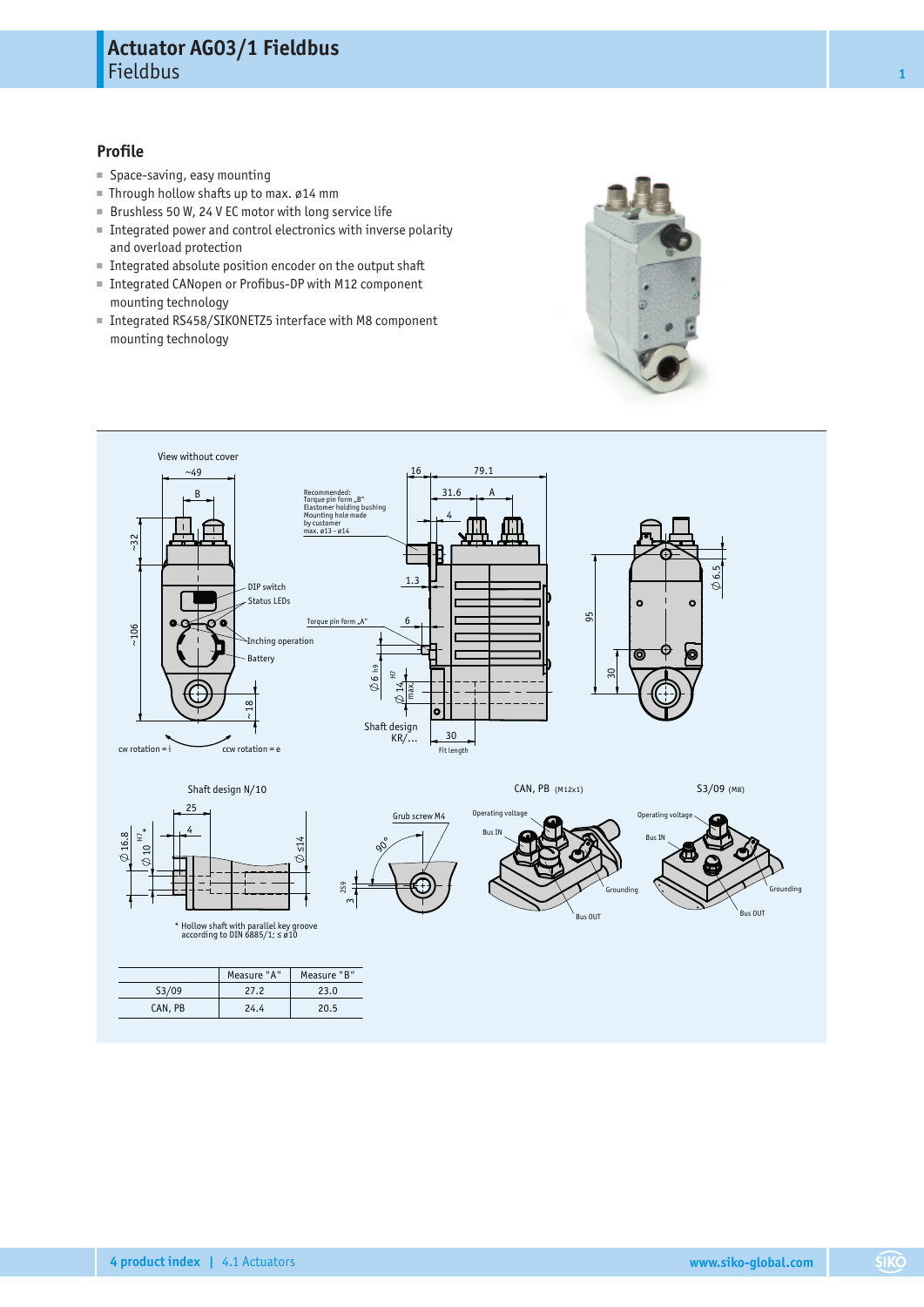# **Mechanical data**

| Feature                    | Technical data                         | <b>Additional information</b> |
|----------------------------|----------------------------------------|-------------------------------|
| Shaft                      | black-finished steel                   |                               |
| Housing                    | aluminum/zinc die cast                 | anodized / powder-coated      |
| Nominal torque/rated speed | 3.2 Nm at 100 rpm                      | $i = 48$                      |
|                            | 1.6 Nm at 200 rpm                      | $i = 24$                      |
| Operating mode             | S3 intermittent operation: 25 % DC, 10 | EN 60034-1                    |
|                            | min.                                   |                               |

## **Electrical data**

| Feature              | Technical data                      | <b>Additional information</b>                             |  |  |  |  |  |
|----------------------|-------------------------------------|-----------------------------------------------------------|--|--|--|--|--|
| Operating voltage    | 24 V DC ±10 %                       | reverse polarity protected, output stage                  |  |  |  |  |  |
|                      | 24 V DC ±10 %                       | reverse polarity protected, control (only CAN, PB, S3/09) |  |  |  |  |  |
| Power input          | 58W                                 | output stage                                              |  |  |  |  |  |
| Battery              | CR2477N, 3 V lithium, 950 mAh       |                                                           |  |  |  |  |  |
| Battery service life | $\sim$ 5 year(s)                    | depending on ambient conditions                           |  |  |  |  |  |
| Rated current        | 2.4 A $\pm 10 \%$                   | at max. adm. torque (output stage)                        |  |  |  |  |  |
|                      | $<$ 100 mA                          | at 24 V DC (control), only CAN, PB, S3/09                 |  |  |  |  |  |
| Status display       | two LEDs                            |                                                           |  |  |  |  |  |
| Keys                 | touch keys                          | for setting-up mode                                       |  |  |  |  |  |
| Bus connection       | CANopen, Profibus-DP, SIKONETZ5     | qalvanic isolation                                        |  |  |  |  |  |
|                      | Profibus-DP                         | galvanic isolation                                        |  |  |  |  |  |
|                      | SIKONETZ5                           | qalvanic isolation                                        |  |  |  |  |  |
| Type of connection   | 2x M12-pluq connectors (A-coded)    | 5-pole, 1x socket, 1x pin (CAN)                           |  |  |  |  |  |
|                      | 2x M12 plug connectors (B-coded)    | 5-pole, 1x socket, 1x pin (PB)                            |  |  |  |  |  |
|                      | 2x M8-plug connectors               | 4-pole, $1 \times$ socket, $1 \times$ pin (S3/09)         |  |  |  |  |  |
|                      | 1x M12-pluq connector (A-coded)     | 4-pole, $1x \text{ pin } (CAN + PB + S3/09)$              |  |  |  |  |  |
|                      | grounding via flat connector 6.3 mm |                                                           |  |  |  |  |  |

# **System data**

| Feature         | Technical data             | <b>Additional information</b>     |
|-----------------|----------------------------|-----------------------------------|
| Resolution      | 1600 increments/revolution |                                   |
| System accuracy | $±0.8^\circ$               | unidirectional                    |
| Repeat accuracy | $±1$ increment(s)          | unidirectional / bidirectional \, |
| Travel range    | $±8192$ revolution(s)      |                                   |

# **Ambient conditions**

| Feature              | Technical data                    | <b>Additional information</b>       |
|----------------------|-----------------------------------|-------------------------------------|
| Ambient temperature  | 045 °C                            |                                     |
| Storage temperature  | $-2060 °C$                        |                                     |
| Relative humidity    |                                   | condensation inadmissible           |
| <b>EMC</b>           | EN 61800-3, second environment    | interference resistance / immission |
|                      | EN 61800-3, C3                    | emitted interference / emission     |
| Protection category  | IP50 / IP54 / IP65                | EN 60529, mating connectors mounted |
| Shock resistance     | 500 m/s <sup>2</sup> , 8 ms       | EN 60068-2-27                       |
| Vibration resistance | ≤100 m/s <sup>2</sup> , 5  150 Hz | EN 60068-2-6                        |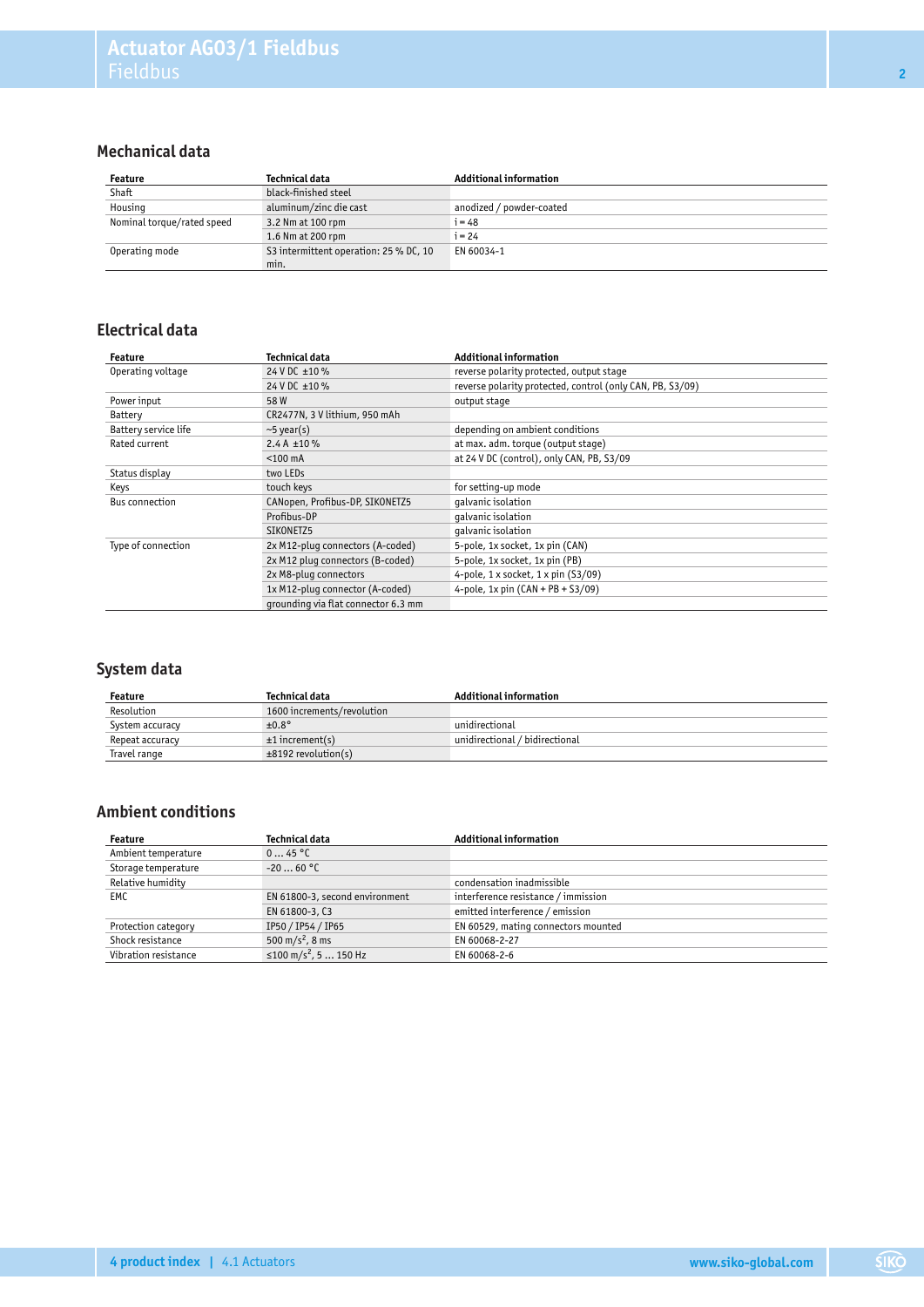# **Pin assignment**

#### ■ **Operating voltage**

| CAN, PB, S3/09               | PIN |
|------------------------------|-----|
| +UB (output stage)           |     |
| +UB (control)                |     |
| GND (output stage + control) |     |
| N.C.                         | 4   |

#### ■ **Fieldbus S3/09**

| Signal    | PIN |
|-----------|-----|
| DÜB/TxRx- |     |
| DÜA/TxRx+ |     |
| N.C.      |     |
| SGND      |     |

## **Performance curve**



#### ■ **Fieldbus PB, CAN**

| PB          | <b>CAN</b> | PIN |
|-------------|------------|-----|
| N.C.        | N.C.       |     |
| <b>BUSA</b> | N.C.       | 2   |
| N.C.        | CAN GND    |     |
| <b>BUSB</b> | CAN H      | 4   |
| N.C.        | CAN L      | 5   |